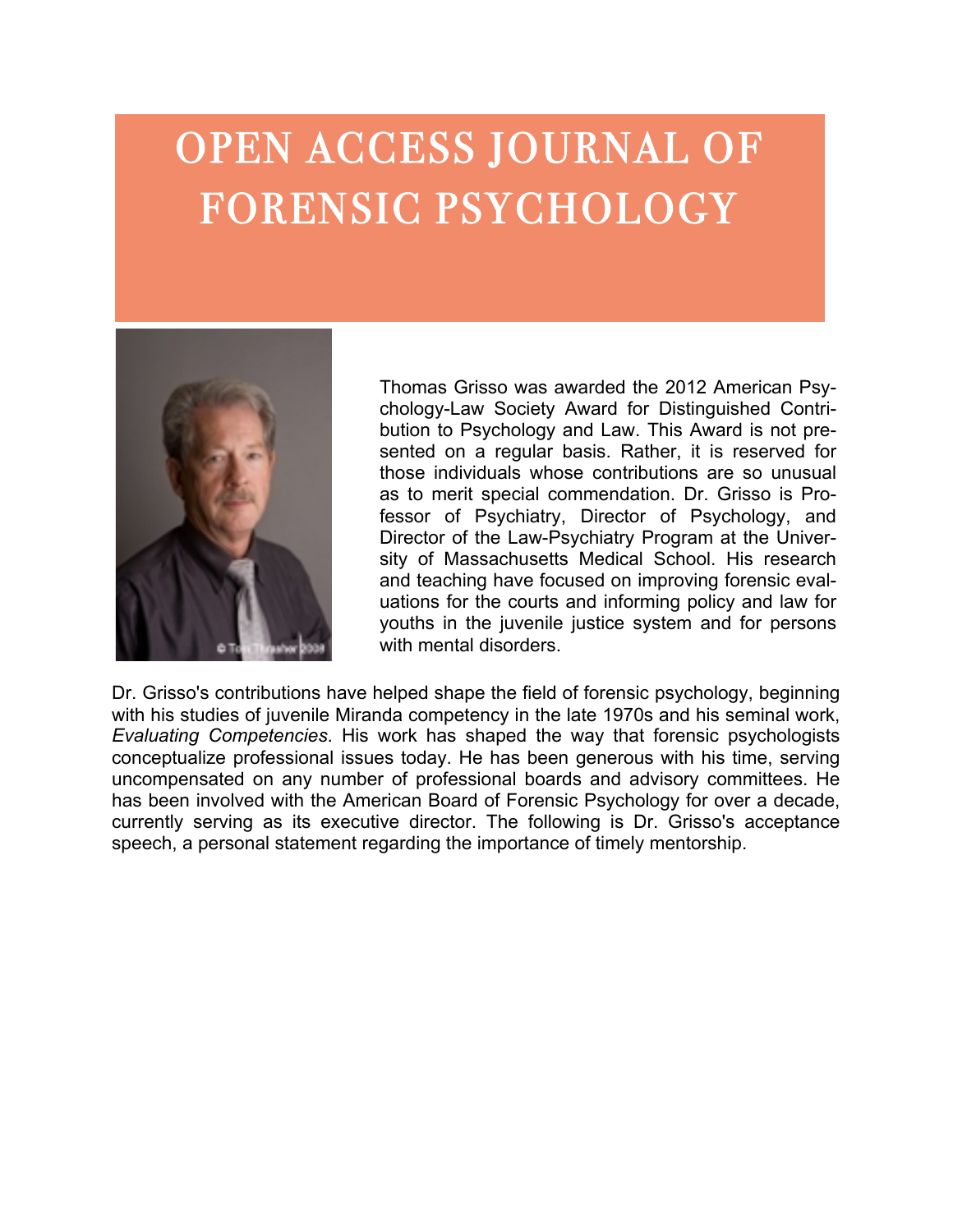# **"Right-Time" Mentors**

#### **Thomas Grisso, University of Massachusetts Medical School, Worcester, MA, USA Email: Thomas.Grisso@umassmed.edu**

#### **Keywords:** American Psychology-Law Society Award, mentors, mentoring

Thank you for this award. When I was informed of this a few weeks ago, I began deciding how to entertain you. I considered a research talk. I have growing interests in cross-cultural mental-health assessment in juvenile justice settings. But I think Ron Roesch got it right two years ago in Vancouver. There are lots of occasions to talk about research. We get far fewer public opportunities to relate what is in our hearts.

So I want to tell you a series of little stories that will serve two purposes.

The main purpose is to describe a type of mentoring, and to encourage you to engage in it whenever you have an opportunity. Many of us have that very special mentor who guides, nurtures and cares for us across a significant part of our careers. In contrast, we sometimes have what the mentoring gurus call "situational mentors"—that is, a mentor for a particular task. The mentors in my life seem to have been mostly situational mentors, but not for tasks.

I want to call them "right-time mentors." We crossed paths at the right time. They tended to show up when I was going through some critical stage of growth. Times when I was moving through dark valleys or tricky mountain passes in my career. Sometimes I saw them first, off in the distance, and called to them. Sometimes they noticed me before I saw them, and they just came over and made themselves available.

In most cases, once our paths had converged, we traveled it together for a while. Then, as the critical stage receded, often as not we traveled somewhat different directions but usually within sight of each other. A "right-time mentor" is the right person for *that* time, but not necessarily for all of your times.

My purpose in telling you about some of them is not so much to thank them—I've already done that. I want to sensitize you to look for opportunities to do for someone else what these people did for me. So today, my voice represents someone for whom you are someday going to be a "right-time mentor." My stories are like those that someone else will tell in the future, but about you.

I didn't realize the second purpose of this talk until I'd drafted about half of it. While describing my right-time mentors, I had to set the stage for their arrival, and I discovered that I was revealing some moments that do not flatter me. Times of self-doubt, fear, naiveté, indecision—moments that we don't usually talk about, especially in a public forum. I hesitated. Then it occurred to me that many of my younger colleagues encounter these same doubts and fears. I've had my share of good fortune, and that is about all many of you know about me. Perhaps it would be helpful, I thought, for younger, struggling colleagues to realize that we seniors weren't always as confident as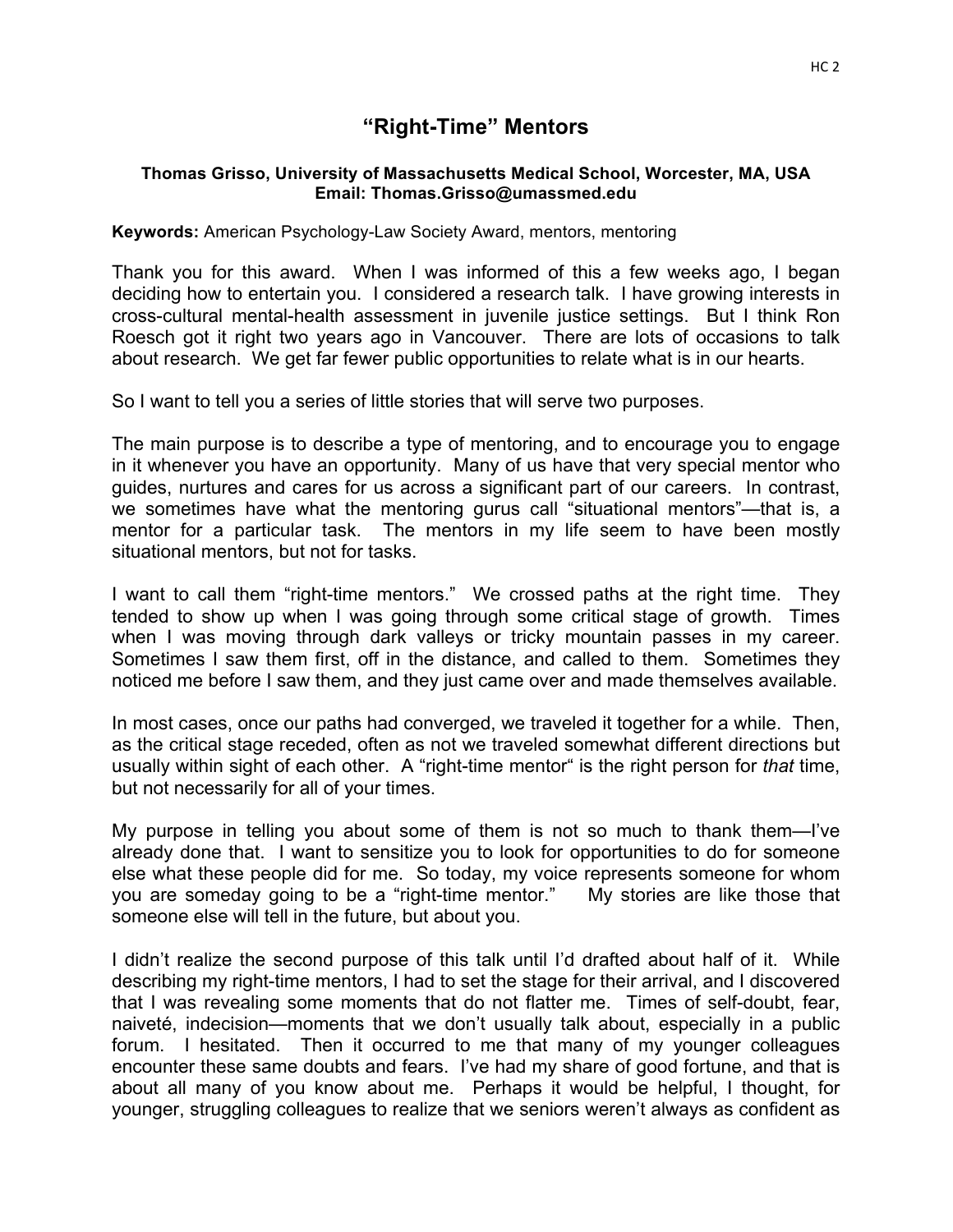we appear. So I just kept writing, and I ended up with four episodes in which right-time mentors walked with me for a while, seeing me through some ugly times in my life.

I've had a lot of right-time mentors. I chose the ones I'm describing here not because they are different from the rest of my right-time mentors, but because the stories connected with them were especially good for getting my points across.

## **First Job: Stan Brodsky**

It was 1974, and I'd spent my first four postdoctoral years as an Assistant Professor at a small liberal arts college in rural Ohio. I was doing psychotherapy with college students 16 hours a week and teaching four undergraduate courses a semester the rest of the time—clinical psychology, applied psychology, developmental psychology, and social psychology. I was at this little college because, at the end of my graduate years, I had no notion what I wanted to do as a psychologist. Not the faintest idea.

I'd found a four-hour-a-week consulting job doing assessments of delinquent kids as they arrived at a nearby Ohio Youth Commission forestry camp, they called it. The task was very clinical—not forensic—identifying which programs in the place might fit best with each kid's needs. But it required that I read their legal case files, and I got interested in where they'd come from. How did these kids get here? And I began forming ideas about the legal and social processes involved, and began to get the notion that psychology might have something to offer in *that* process—*while* kids were being adjudicated, not only *after*. It's hard to imagine, I suppose, but I thought this was an *original* idea. In the early 1970s, there were no books on forensic psychology, and I didn't know—and had never heard of—any psychologist who worked in criminal or juvenile justice.

Then two things happened at once. I discovered a new book called "Psychologists in the Criminal Justice System," 1973, by Stanley Brodsky, a faculty member at University of Alabama in a program called the Center for Correctional Psychology. And someone named Silber published an article that year in the *American Psychologist* on the potential role of psychologists in criminal justice. Brodsky's book became my introduction to possibilities I'd begun to imagine. I began identifying with this person I'd never met. The idea that there was someone out there being what I was beginning to think I wanted to be was very important to me.

Meantime, Silber's article—full of inconsistencies when I compared it to Brodsky's review—stimulated me to think *as though* I were a correctional psychologist and to write a commentary for publication in the *American Psychologist*. My little manuscript sliced and diced Silber's article. But I couldn't mail it. I just couldn't do it. I'm sitting in this little office in this little college in this little Ohio town surrounded by cornfields, going nowhere. The manuscript sits there on my desk for several days, mocking me. "*You're* no correctional psychologist," the manuscript is saying. "You have no authority to be writing me. Who do you think you are . . . Stan Brodsky?" And that's when I decided I could address an envelope to Stan Brodsky at the place that I thought he worked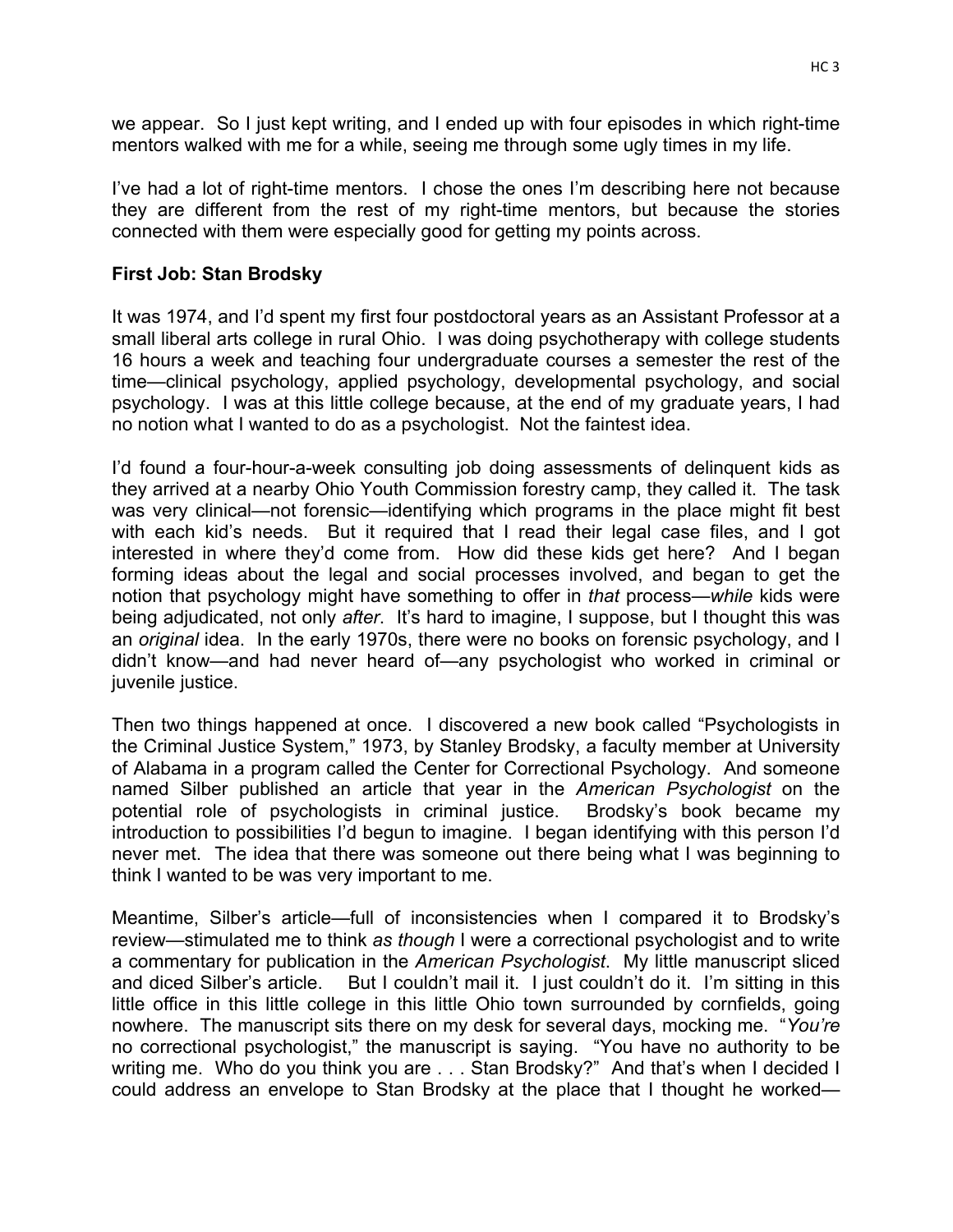remember, faxes and emails didn't exist yet—send him the manuscript, and see what he thought.

I remember not expecting to get a reply. But a little more than a week later, there it was—a letter from University of Alabama in my office mail slot. He said it made sense! He said it was well argued! He made a few suggestions. He encouraged me to submit it!

I did. It was published. A few months later I got a job teaching graduate students at St. Louis University and was introducing myself to the St. Louis County Juvenile Court where, two years later, I'd be starting my first NIMH-funded grant to study kids' capacities to understand *Miranda* warnings.

What if Stan hadn't bothered to reply? He had barely started his own career. And he was certainly busy. This act of right-time mentoring, simple as it was, crystallized my vague, growing notion that there was something for me to do as a psychologist in the legal system. But Stan certainly didn't know any of this and had no real reason to reply. What if there had been no letter in that mail slot?

## **First Book: Saleem Shah**

Forward, now, to 1985. By now I'd hit three NIMH grants in a row—it was easier in those days, believe me—and all from NIMH's Center for Studies of Crime and Delinquency where Saleem Shah was the Director. Saleem had become a longdistance mentor, because that's what he did with Principal Investigators on most of the grants his Center funded. It was a good thing, because my mentors at St. Louis University did not have much experience with research grants.

One of those NIMH grants, amazingly, was to write a book. I had the notion that all criminal, civil, and juvenile legal competencies had certain things in common. If you could find those things, you'd have one conceptual model to guide evaluations for any legal competency. Saleem's Center bought the idea and supported the literature search, the think-time, construction of the model , and writing, and it became the first edition of *Evaluating Competencies*.

A few days after I sent the book off to the publisher, I got a call from Saleem. I prepared myself for congratulations, enjoying the moment as one would anticipate a father's acknowledgement of pride in a son. He said he'd read the manuscript again and was eager to tell me that it was, as he put it, "*very, very* important, Tom—a really fine contribution. This is the guide that we have *badly* needed to make competency evaluations what they ought to be." I felt a rush of affection and made my humble thanks. Then with only the briefest pause: "But Tom, it isn't going to make any *difference*, because no one's going to read it." I could barely conceal my disappointment. "Well . . . what makes you think that, Saleem?" "Tom, the people who *do* these evaluations won't read a book about a model for evaluations and a lot of psychometric tools for accomplishing them." "Really," I said. "Why wouldn't they want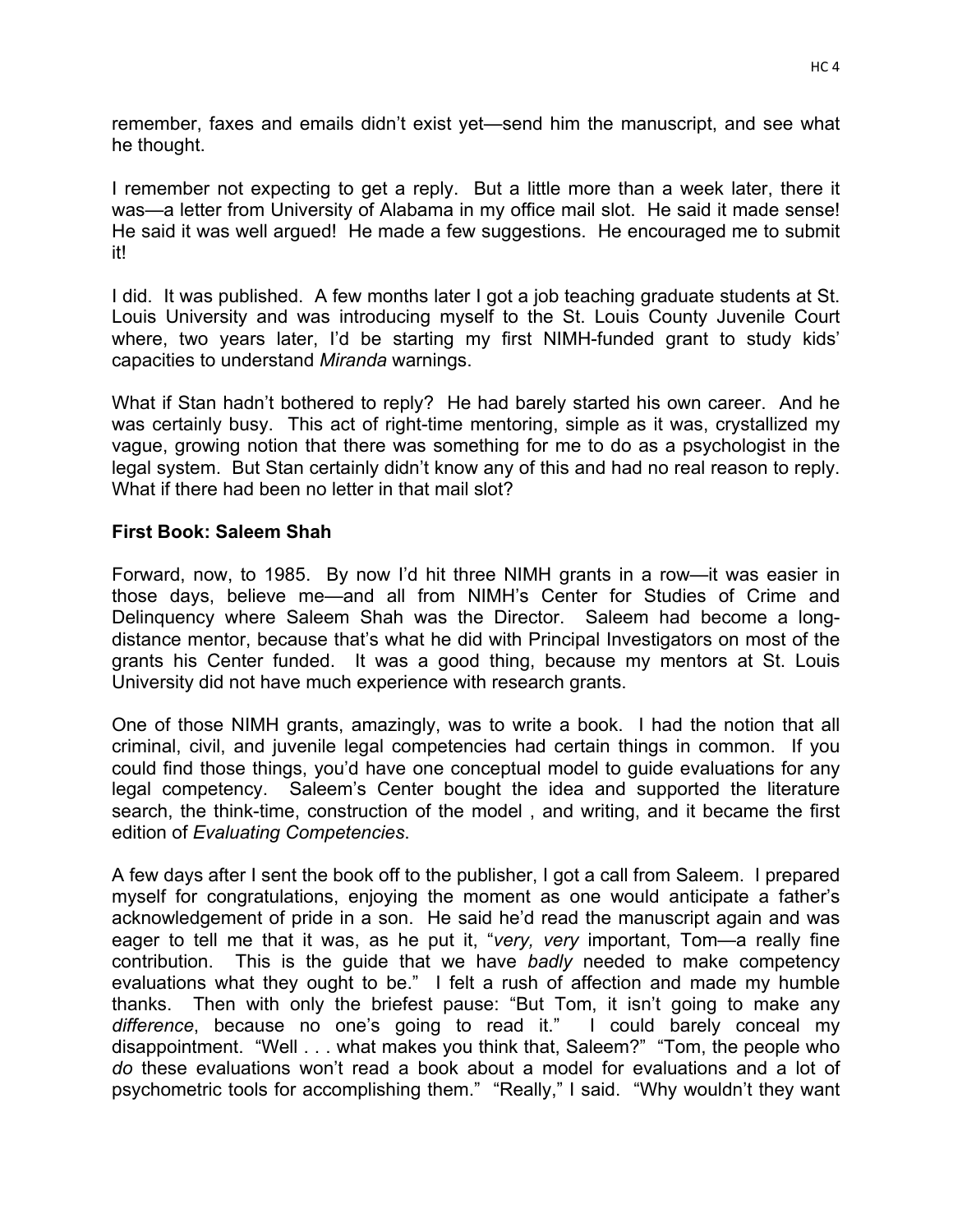to do things better?" "Why would they do that, Tom?" "Just because it's *better*! Why *wouldn't* they want to do things better?"

I think I might have heard a faint sigh. "Tom, they aren't *paid* to, they don't *have* to, and they don't *want* to because it means doing something different. Besides, your book tells them what evaluations ought to aim for, but it certainly doesn't tell them how they are going to do it when they can't get the records and files, when they have only an hour from start to finish, and when the lawyers and judges complain because they bring a lot of test data into the proceedings. Tom, you've got to do more than publish this book if you want it to make any difference in the places where forensic work is done." "Ok, Saleem. What should I do?"

And that was the point of this whole "right-time" event. "First," he said "you need to see forensic mental-health practitioners where they work. Tom, you really have *no idea* what it's like to work in a forensic hospital unit. You haven't been there. Your ideas will go nowhere if you can't translate them into their language and the demands of their workplace."

"So, Tom, here's what I can do." It was a service contract to do workshops in the state forensic hospitals of 8 states—and they had to be what Saleem called "have-not states"—that couldn't otherwise afford to have visiting lecturers and consultants. And off I went to a number of state hospitals in western and rural eastern states. Places I'd never been before, like Wyoming State Hospital in Evanston, and Warm Springs State Hospital in the Montana woods, where my lodging was an abandoned nurses' quarters with a cot, one bare bulb, no heat, and screams in the night coming from the nearby women's forensic unit.

Saleem knew that I was on a mission. He knew that I was intellectually capable of it, but that reaching the goal was doomed to failure, because I was very naïve about real forensic practice in the real world of state public sector forensic systems. He knew that I was at that critical moment between completion of something and looking for the next steps. And he cared enough to challenge me to make a choice. Take this on as something you have to do to meet your objective—or pass on it and give up the notion that you are going to change what happens in the real world of forensic practice.

Those lessons by Saleem have never left me. Every time I start a research project, I have two things in mind. One is the theory and empirical methods that will drive the study. The other is how to do it in a way that will be of use to the person sitting in the swivel chair behind the booking desk of a juvenile detention center, or the psychologist in the state hospital beginning a competence evaluation by interviewing a patient who is shackled to a table leg.

## **First Career Move: Joel Dvoskin**

While sitting in my office at St. Louis University one day in 1986, I got a phone call from Paul Appelbaum, whom I'd met only once, asking whether I would be interested in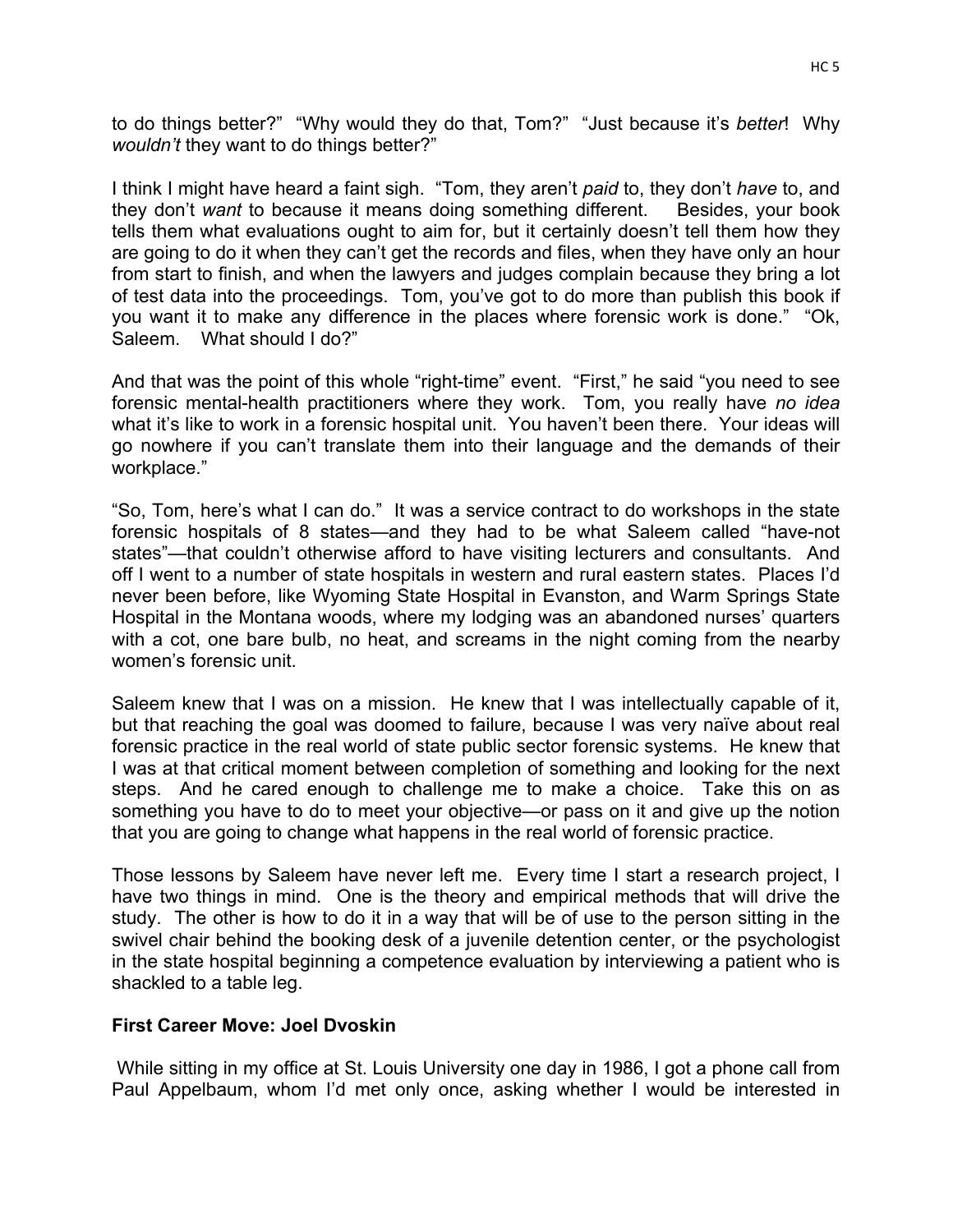HC<sub>6</sub>

considering a position at University of Massachusetts Medical School. Thus began several months of that agonizing indecision most of you are familiar with. I was tenured and had a stable job. To give it up, I was being offered a chance to nearly double my salary and—because of arrangements between Massachusetts' forensic system and UMass—I had the chance to participate in redeveloping the whole state's way of doing forensic evaluations. But unlike my situation in St. Louis, I'd be expected to bring in my weight in research grant funding within a couple of years, at a time when grants were getting harder to obtain. It was high-risk/high-gain versus low-risk/comfortable. And my daughter would hate me if I pulled her out of St. Louis the summer before her senior year in high school.

I visited UMass. I agonized. I doubted my ability to make a living off of research grants. I'd done well, but a good-sized fish in a Missouri pond could easily disappear when dropped into Boston Harbor.

I'd recently gotten to know Joel Dvoskin, and a person in Boston who was helping Paul recruit me—I'll describe him in my next vignette—suggested I call Joel for advice. After some phone calls we eventually met up at the APA convention in 1986 at Washington DC, where we talked several times more. He patiently listened to me weighing the odds—watching me do a mental version of listing the pros and cons for staying, listing the pros and cons for going, prioritizing them, ranking them, eliminating some, adding others . . . it went on and on. He questioned, commented, and walked with me through all of my obsessive strategies for trying to find the answer. He must have thought I was a poster-child for OC.

On the last day of the convention, I told him I'd had no closure. He paused a moment, then looked at me and said, "Tom, do you have a place back in St. Louis where you go to just be alone? Someplace where you just feel *at peace* whenever you're there?" I said yes—I was thinking of a hillside near the Missouri River, far beyond the suburbs, where I sometimes went to do photography. "You've done all the thinking you need to do. When you get back home, just go there. When you get there, don't think about all the why's and if's. Just wait and you'll get your answer." I did. And then I accepted the position. And my daughter *has* forgiven me. It must have been truly boring for Joel to listen to all that stuff I laid on him. Yet he stuck with it until his wisdom showed him what I needed—that is, to be rescued from the tyranny of my rationalizations that wouldn't let me listen to my heart.

## **First Risk for a Cause: Robert Fein**

My final right-time mentor is Robert Fein, and this story is a good example of midcareer, right-time, peer mentoring. You don't lose the need for mentors in mid-career, and they don't have to be older than you.

It was January, 1990. In my mail slot was a letter postmarked from South Africa. I knew no one in South Africa. The writer introduced himself as Dap Louw, the chair of the Forensic Division of the Psychological Association of South Africa. PASA's annual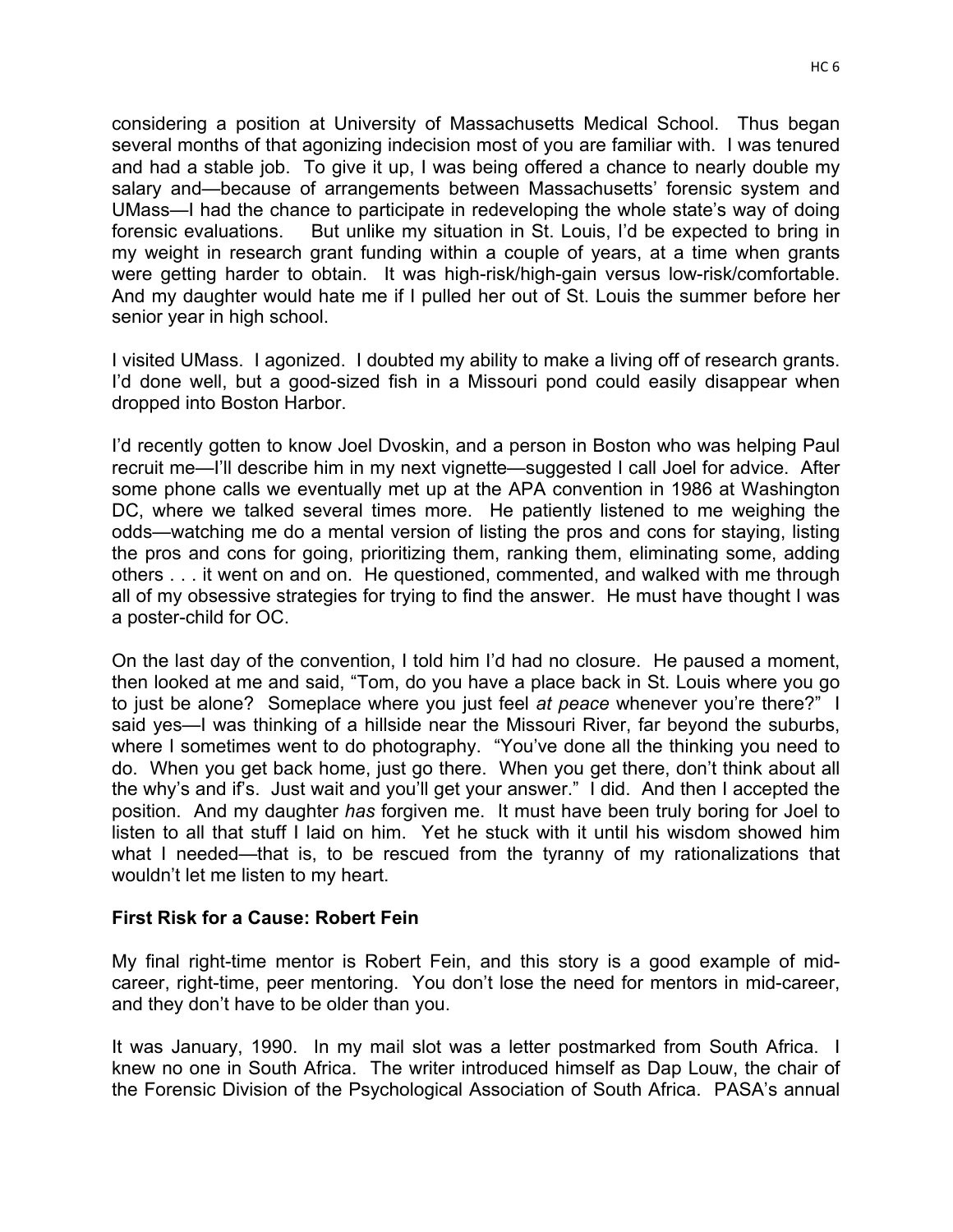convention in the fall was featuring forensic issues. Would I consider an invitation to visit for about three weeks, offering a keynote speech, then visiting up to six universities to give talks to graduate students in psychology?

Today, this would be the equivalent of opening a letter and being invited to address the Psychological Association of Egypt right before the recent "Arab Spring." Every day we were reading news accounts of South Africa in political and social chaos. In the black townships, people were being murdered nightly by a hideous method called "necklacing"—placing a person inside several automobile tires, doused with gasoline, and set afire. In the cities, the military was gunning down men, women, and children engaged in mass protests. White professionals were beginning to leave for whatever jobs they could find in Australia, the U.K., or the U.S. The month that I received the letter, the South African government had freed Nelson Mandela after 27 years in prison. Mandela's return was seen as the beginning of the end to almost 50 years of government-sanctioned racial discrimination called "apartheid." South Africa seemed ready to explode.

More specific to the profession, the Afrikaner-dominated Psychological Association of South Africa had supported apartheid earlier in its history. In fact, psychological research on race differences had provided the scientific logic on which South Africa had established the policy of apartheid. In the late 1980s, the American Psychological Association had passed a resolution condemning South Africa and severing all ties with PASA. It was officially engaged in an academic boycott of PASA. APA refused to sell its books and journals there and censored any exchange of academic information.

Given all of this, the answer to this letter seemed to be an easy "No, I cannot consider your invitation." What, then, possessed me to reply to Professor Louw that I would be willing to learn more about his proposal? Have you ever felt that something very strange and difficult was put in your way—just came straight at you out of nowhere and then stood there in front of you, looked straight into your eyes, and said "Here I am"—for reasons that you were unable to understand? The whole thing was so improbable that it didn't feel like chance. I guess that's why I had to know more.

Dap Louw turned out to be a wonderful guy, full of energy and hope. He was an antiapartheid forensic psychologist who was regarded in his organization as an important leader. Depending on to whom you talked in South Africa, he was either too progressive or not progressive enough. He was trying to take a balanced position in order to influence the organization from within to embrace the new South Africa that would soon emerge. He had been to the United States, and he knew a lot about Law and Psychology here. Did not U.S. Law and Psychology have something to teach them, he asked me, about the *wrongness* of a psychology that coexists with apartheid?

After a few phone calls, the possible message began to emerge. Almost everything in law and psychology in the U.S. was related in one way or another to human rights. Brown v. Board of Education, research to decrease inaccurate eyewitness identifications (typically of black males), research that challenged the stigma of the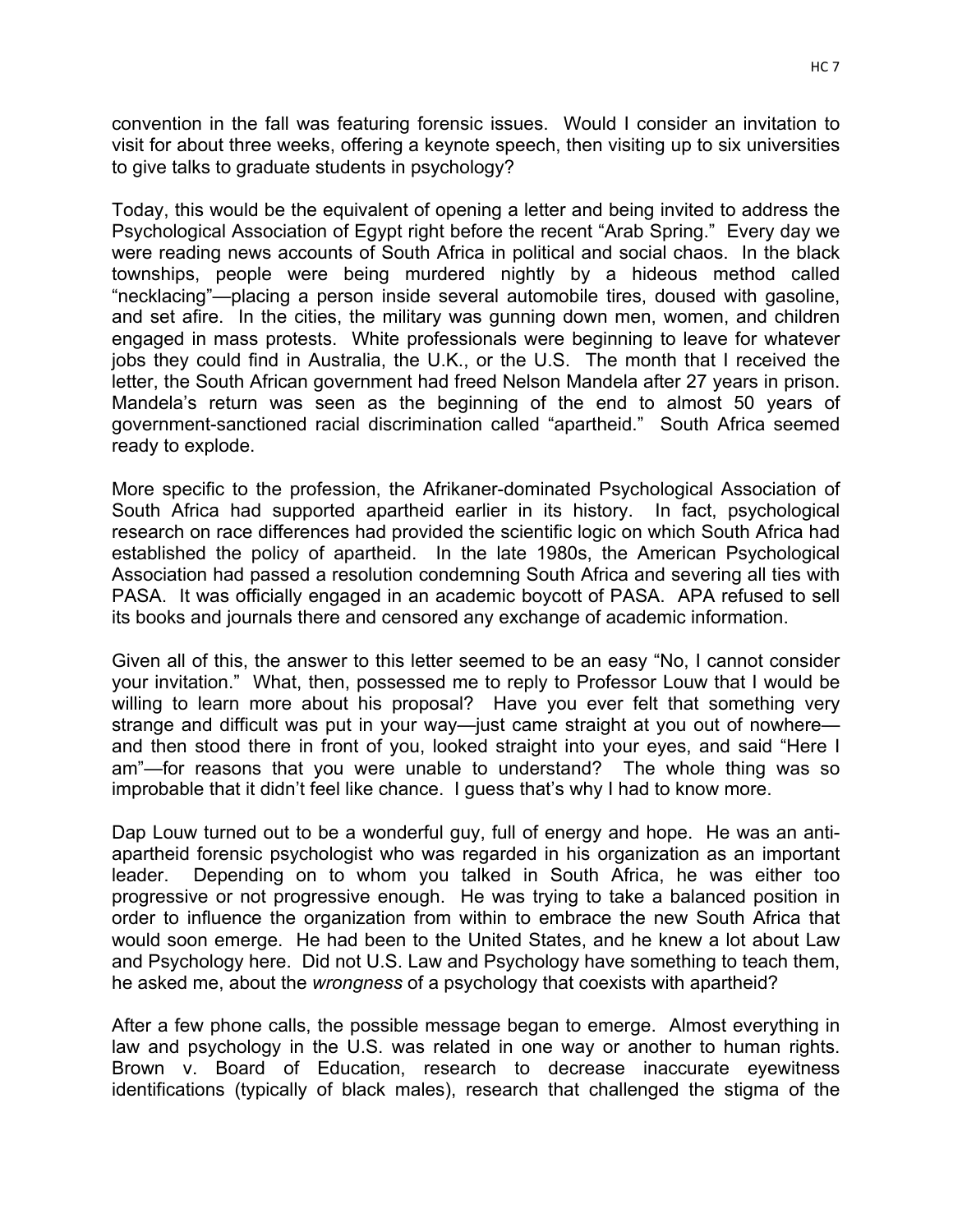mentally ill as a major source of violence, the concepts of therapeutic jurisprudence and procedural justice, work on informed consent, and research to advance the fair application of *Miranda* waiver criteria. So much of law and psychology here was aimed at policies and practices that would reduce discrimination that results from unguided or biased discretion. We agreed that it could be valuable for PASA members and students to hear this message. The message was this: In the U.S.—a place that most of them saw as the model for psychology—you simply couldn't *be* a person who applied psychology to law without respecting and promoting human rights without discrimination for race, religion, or gender.

It took me a while to understand that this would be a *new* idea for many South African students. They had been raised in homes with government-censored television, and in classrooms with lessons that taught a psychology that studied principles of human behavior without a societal context. And they would be the profession's leaders in the new South Africa that everyone knew was on its way.

I began to talk to my colleagues in Massachusetts about the value of accepting the invitation. They were skeptical and often demurred from telling me what they really thought. I contacted the APA's International Affairs office and was informed that any collaboration with South Africa was in violation of APA's position on South Africa and, therefore, was contrary to its view of proper conduct by its members. The more I thought about the idea, the more my enthusiasm waned. The easier choice was to drop it. I questioned whether my motives were sincere, or whether I was just being drawn along by some type of narcissistic, messianic fantasy.

Then I brought it up to Robert Fein. He was a friend, a clinical psychologist, and the Director of the Forensic Division of Massachusetts' Department of Mental Health. He had recently reformed the forensic mental-health system in our state, and was one of the most empirically minded public-sector administrators I've ever worked with. Later he would become a senior psychologist with the Secret Service, and he received an APLS/ABFP award a few years ago. He became my right-time mentor.

Robert seemed to think there was potential value in the proposed trip. If this was something that I thought I ought to do, then he would try to help. He offered to bring together a group of black psychologists in Boston to consult with us, and he arranged the meeting. They listened to my explanation, then very politely told me that if I did this thing, they could never speak to me again. I would be aiding the enemy of their brothers and sisters in South Africa. PASA would use a visit by a significant American academic to their advantage, as a demonstration that the U.S. was really on their side. There were new black psychological associations in South Africa, they said, striving to prepare for the new South Africa, and my visit would give PASA more power in the struggle between them. Moreover, by going as a guest of PASA, I would learn nothing about the real South Africa, only what they wished me to see and know. After the meeting, I drove back to Worcester with the intention of putting it all behind me.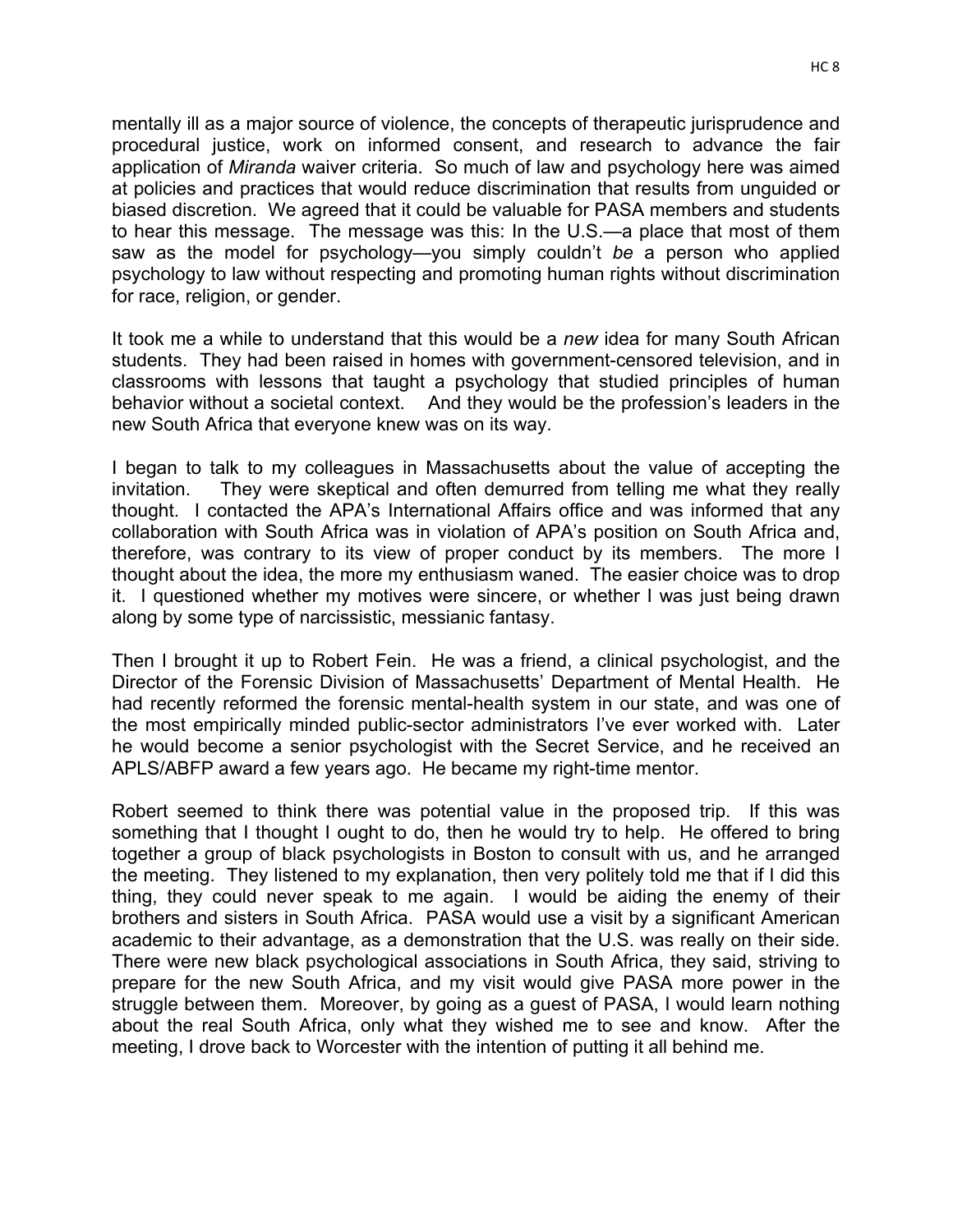But Robert had not given up. He called a few days later. What he had not been at liberty to tell me was that the black psychologists themselves were the U.S. connection for one of the black psychological associations in South Africa. Robert had proposed to them that they contact their associates there to determine whether they, too, might wish to invite me to South Africa in order to meet with their organization. After another meeting and some complex negotiations, I was informed that I was invited as a guest of a black psychological association called the Psychology and Apartheid Committee, or PAC.

This was an interesting group. Their acronym, PAC, was perhaps not coincidentally the acronym also for the Pan African Congress, one of the more aggressive anti-apartheid political groups in South Africa. The PAC that was my host rejected involvement of white psychologists in the future South Africa unless they were working for black African psychologists.

In the plan that evolved, whatever lectures I was offering to the universities on PASA's list, I would offer the same at the University of the Western Cape and University of the North, two universities established early in the days of apartheid as "colored-only" institutions. The conditions were clear: although PASA would finance the trip, the two hosts were to be treated equally. A schedule would be developed whereby I would be "transferred" between the two groups. Dap Louw not only agreed for PASA, but was excited. He explained that the PAC had refused to talk to him in the past, and directly negotiating my "handling" while I was there would be one of the few times that PASA and the PAC had communicated with each other.

I went to visit my contact in the International Affairs office at APA and explained the new arrangement. In a few more weeks, she called with an answer: "We will not object if you decide to go," she said, "but if you do, we would appreciate finding out what you learn there." They'd had had little communication with South Africa for several years.

My role was getting complex. I was going to be an observer for APA, while infiltrating the South African education system to preach an anti-apartheid model of psychology and law. And thanks to Robert, I was to be a guest of two parties—PASA and the PAC—thus creating a face-saving reason for them to cooperate with each other. While I was there, I was going to transfer information between PASA and the PAC about what I was learning about both of them, therefore telling them things they might want to know about each other—information that they might use either to move toward collaboration or to exploit each other's weaknesses in a power struggle.

I will not describe the events of the trip—that is another story for another time—except to say that I did everything that was planned. At times it was scary and disorienting, but I don't think I've ever felt more alive than for those three weeks. None of it would have happened but for the efforts of Robert Fein, who either shared my convictions or simply saw an opportunity to help a colleague who was struggling with his conscience. I thought of him often when I was in South Africa--